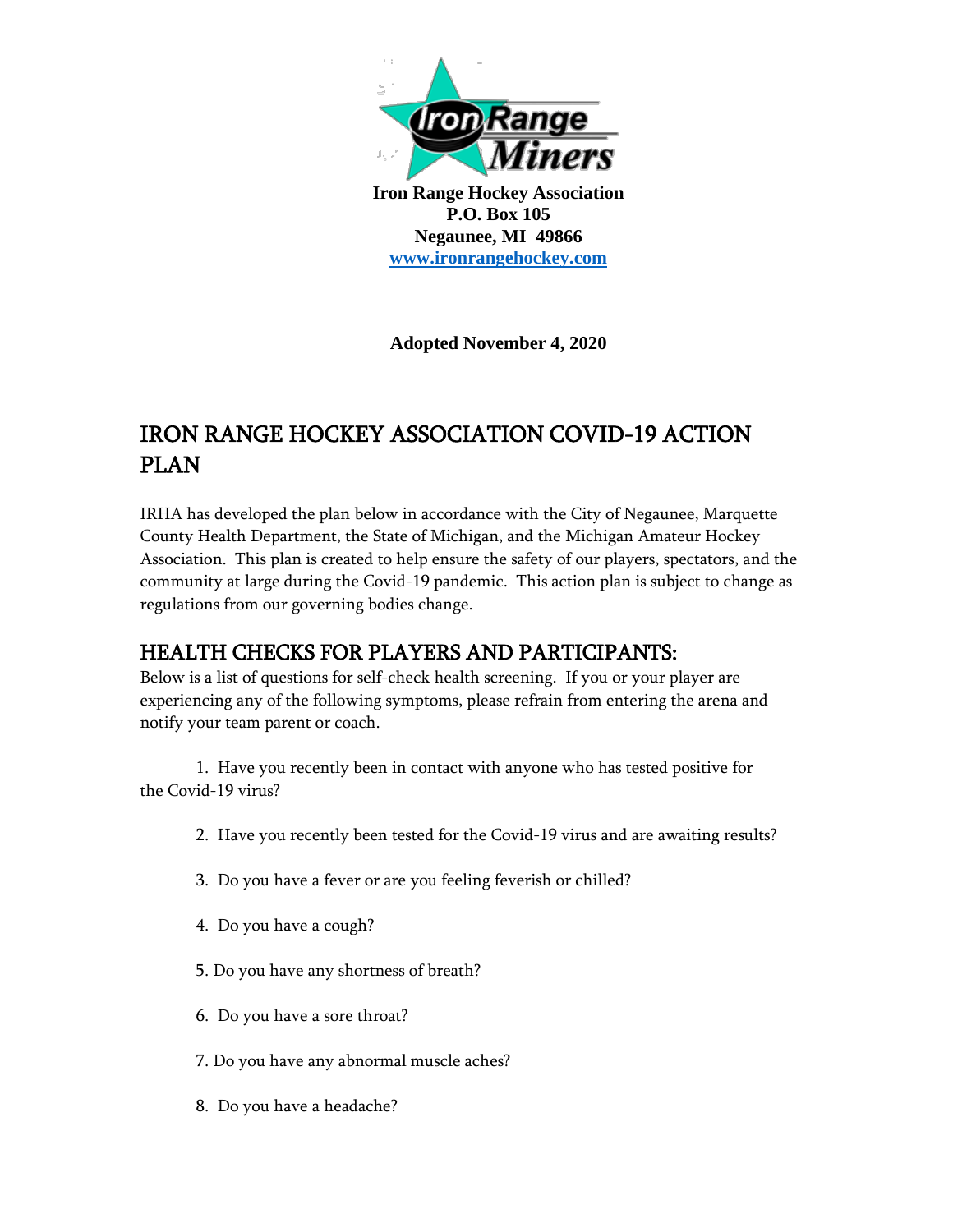9. Do you have any loss of taste or smell?

If you answer no to all the questions above, you must give your child's name, your name, and a phone number at which you can be easily reached to your team's check-in person before entering the arena. This information will be filled into your team's practice log sheet to allow for contact tracing if necessary. IRHA must keep track of everyone who has been in the building at a given time. A separate binder will be used for games.

#### MASK REQUIREMENTS:

All arena staff, players and spectators will be required to wear a mask at all times within the Negaunee Ice Arena. This includes during on-ice participation with the following exceptions:

1. Health reasons that do not allow the person to wear a mask (City of

Negaunee will require a doctors note).

2. City staff while in their own office or work area.

#### BUILDING CAPACITY:

Only one (1) adult shall accompany a player to a practice. No younger siblings will be permitted with the adult.

Only two (2) spectators per player shall accompany a player for games.

## BUILDING ENTRANCE AND EXITS:

All players and spectators will enter through the main lobby doors. All will check in at the table at the entrance and be directed on where to go next. Make sure everyone is wearing a mask!

All players will exit through the rink doors (East doors facing the parking lot in the "cold area").

## PRACTICE/GAME DAY ROUTINE:

Players and spectators can only arrive at the arena 15 minutes before their scheduled ice time. ALL PLAYERS will be required to show up dressed to play except for helmets, skates, and gloves and be wearing a mask. Spectators must wear a mask at all times.

Upon entering the main lobby doors you will "check in" with the table attendant. You will be required to give your name, your player name, and a phone number and verify that you answer 'no' to all the self check questions.

You will then proceed up the back steps to the "warm area". Here you will put on the last of your gear in preparation for taking the ice. The lobby will not be used for putting on skates.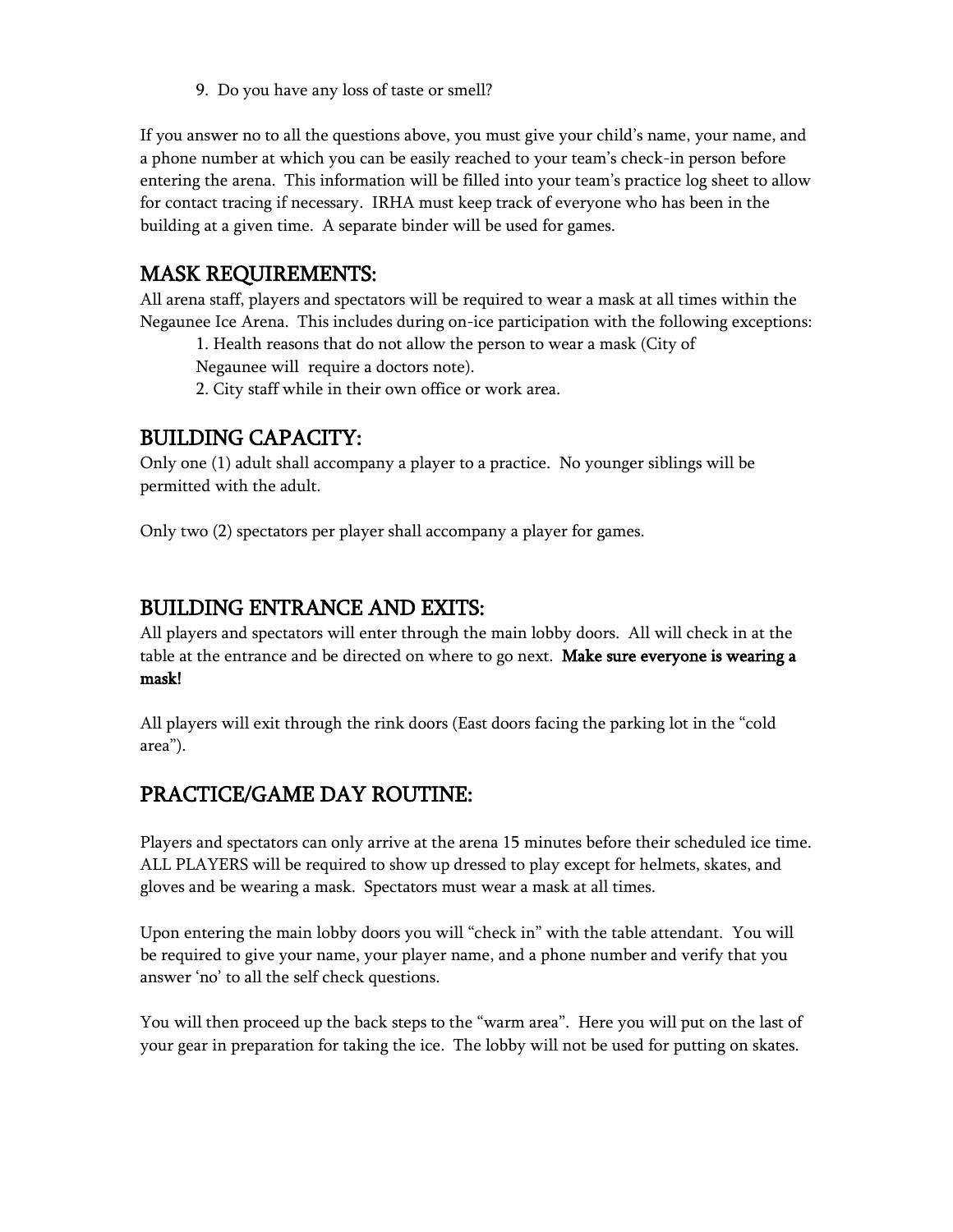Make sure that you have your own water bottle with your name clearly printed on it. IRHA will not be supplying water bottles this year. The drinking fountain in the lobby is turned off except for the bottle filling station, but we strongly encourage people to show up with them already filled.

When all gear is in place, players will proceed down the main steps to the lobby to go onto the ice. We ask parents to limit their time upstairs and to allow coaches to tie laces and snap helmets whenever possible.

Upon leaving the ice the skaters will proceed upstairs to remove their skates, helmet, and gloves. The locker rooms and showers will not be available for use.

Everyone MUST be out of the arena within 10 minutes of getting off the ice. The next group will not be allowed in the arena until the previous group has left, so please don't loiter.

## CLEANING:

Ice arena staff will conduct frequent cleaning and disinfecting of commonly touched surfaces. Restrooms will be cleaned several times throughout the day. All IRHA players and spectators are encouraged to place all garbage in trash cans as to not leave it for someone else to pick up.

# CONTACT TRACING:

Each team will designate an adult to report to the board with any possible infections. In addition, a coach or team parent will create a schedule of parents to man the entry table and record all attendants at practice/games. Failure to show up for your shift at the check in table will result in a \$50 fine just like not showing up for a concession shift. If anyone fails to provide their name and phone number they will be denied entry to the facility.

If a player tests positive, the entire team or level will be required to be out of the arena for 14 days.

If two or more positives occur in a small time frame the arena may close for all levels.

#### CONCESSIONS:

To start the year we will not have a concession stand at any practices. Once the season is up and running we may be adding concession duties for weekends and/or games. Coaches or team parents may have to add the additional concession game schedule to go along with the check-in table jobs.

## TRAVEL AND VISITING TEAMS:

Visiting teams to the Negaunee Ice Arena shall be limited to only teams from region 6 & 8 of the Michigan safe start plan.

# OPEN SKATE AND PUBLIC RENTALS:

There will be no open skate, birthday parties, or public rentals to start the season. IRHA is only allowed to have its own members on the ice and may not sell ice time to other organizations. These may resume if it is determined to be safe for the staff and participants.